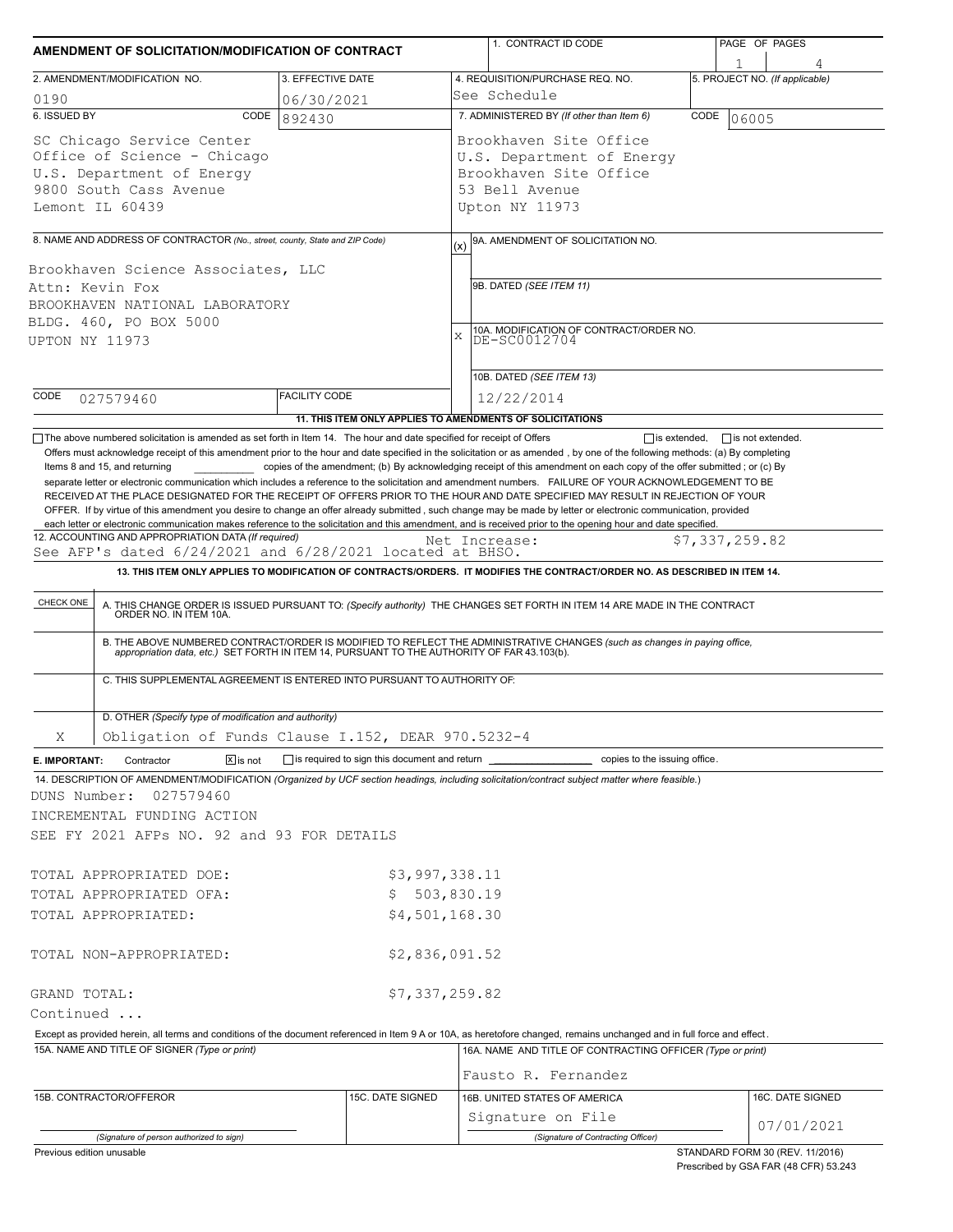**CONTINUATION SHEET** DE-SC0012704/0190 REFERENCE NO. OF DOCUMENT BEING CONTINUED **Example 20 and 20 and 20 and 20 and 20 and 20 and 20 and 20 and 20 and 20 and 20 and 20 and 20 and 20 and 20 and 20 and 20 and 20 and 20 and 20 and 20 and 20 and 20 and 20 and 20** 

NAME OF OFFEROR OR CONTRACTOR

Brookhaven Science Associates, LLC

| <b>ITEM NO.</b><br>(A) | SUPPLIES/SERVICES<br>(B)                            | QUANTITY UNIT<br>(C) | (D) | <b>UNIT PRICE</b><br>(E) | <b>AMOUNT</b><br>(F) |
|------------------------|-----------------------------------------------------|----------------------|-----|--------------------------|----------------------|
|                        | LIST OF CHANGES:                                    |                      |     |                          |                      |
|                        | Reason for Modification: Funding Only Action        |                      |     |                          |                      |
|                        | Total Amount for this Modification: \$7,337,259.82  |                      |     |                          |                      |
|                        | New Total Amount for this Version:                  |                      |     |                          |                      |
|                        | \$4,484,562,872.24                                  |                      |     |                          |                      |
|                        | New Total Amount for this Award: \$4,484,562,872.24 |                      |     |                          |                      |
|                        | Obligated Amount for this Modification:             |                      |     |                          |                      |
|                        | \$7,337,259.82                                      |                      |     |                          |                      |
|                        | New Total Obligated Amount for this Award:          |                      |     |                          |                      |
|                        | \$4,484,562,872.24                                  |                      |     |                          |                      |
|                        | CHANGES FOR LINE ITEM NUMBER: 1                     |                      |     |                          |                      |
|                        | Total Amount changed from \$4,477,225,612.42 to     |                      |     |                          |                      |
|                        | \$4,484,562,872.24                                  |                      |     |                          |                      |
|                        | Obligated Amount for this Modification:             |                      |     |                          |                      |
|                        | \$7,337,259.82                                      |                      |     |                          |                      |
|                        | CHANGES FOR DELIVERY LOCATION: 06005                |                      |     |                          |                      |
|                        | Amount changed from \$4,477,225,612.42 to           |                      |     |                          |                      |
|                        | \$4,484,562,872.24                                  |                      |     |                          |                      |
|                        | NEW ACCOUNTING CODE ADDED:                          |                      |     |                          |                      |
|                        | Account code:                                       |                      |     |                          |                      |
|                        | See AFP dated 06-24-2021 located at BHSO            |                      |     |                          |                      |
|                        | [Non-Appropriated]                                  |                      |     |                          |                      |
|                        | Fund 00000                                          |                      |     |                          |                      |
|                        | Appr Year 0000                                      |                      |     |                          |                      |
|                        | Allottee 00                                         |                      |     |                          |                      |
|                        | Reporting Entity 000000                             |                      |     |                          |                      |
|                        | Object Class 00000                                  |                      |     |                          |                      |
|                        | Program 0000000                                     |                      |     |                          |                      |
|                        | Project 0000000                                     |                      |     |                          |                      |
|                        | WFO 0000000                                         |                      |     |                          |                      |
|                        | Local Use 0000000<br>Quantity: 0                    |                      |     |                          |                      |
|                        | Amount: \$2,836,091.52                              |                      |     |                          |                      |
|                        | Percent: . 06324                                    |                      |     |                          |                      |
|                        | Subject To Funding: N                               |                      |     |                          |                      |
|                        | Payment Address:                                    |                      |     |                          |                      |
|                        | Payment - Direct Payment                            |                      |     |                          |                      |
|                        | from U.S. Dept of Treasury                          |                      |     |                          |                      |
|                        |                                                     |                      |     |                          |                      |
|                        | NEW ACCOUNTING CODE ADDED:                          |                      |     |                          |                      |
|                        | Account code:                                       |                      |     |                          |                      |
|                        | See AFP dated 06-24-2021 located at BHSO            |                      |     |                          |                      |
|                        | Fund 00000                                          |                      |     |                          |                      |
|                        | Appr Year 0000                                      |                      |     |                          |                      |
|                        | Allottee 00                                         |                      |     |                          |                      |
|                        | Reporting Entity 000000<br>Continued                |                      |     |                          |                      |
|                        |                                                     |                      |     |                          |                      |
|                        |                                                     |                      |     |                          |                      |
|                        |                                                     |                      |     |                          |                      |
|                        |                                                     |                      |     |                          |                      |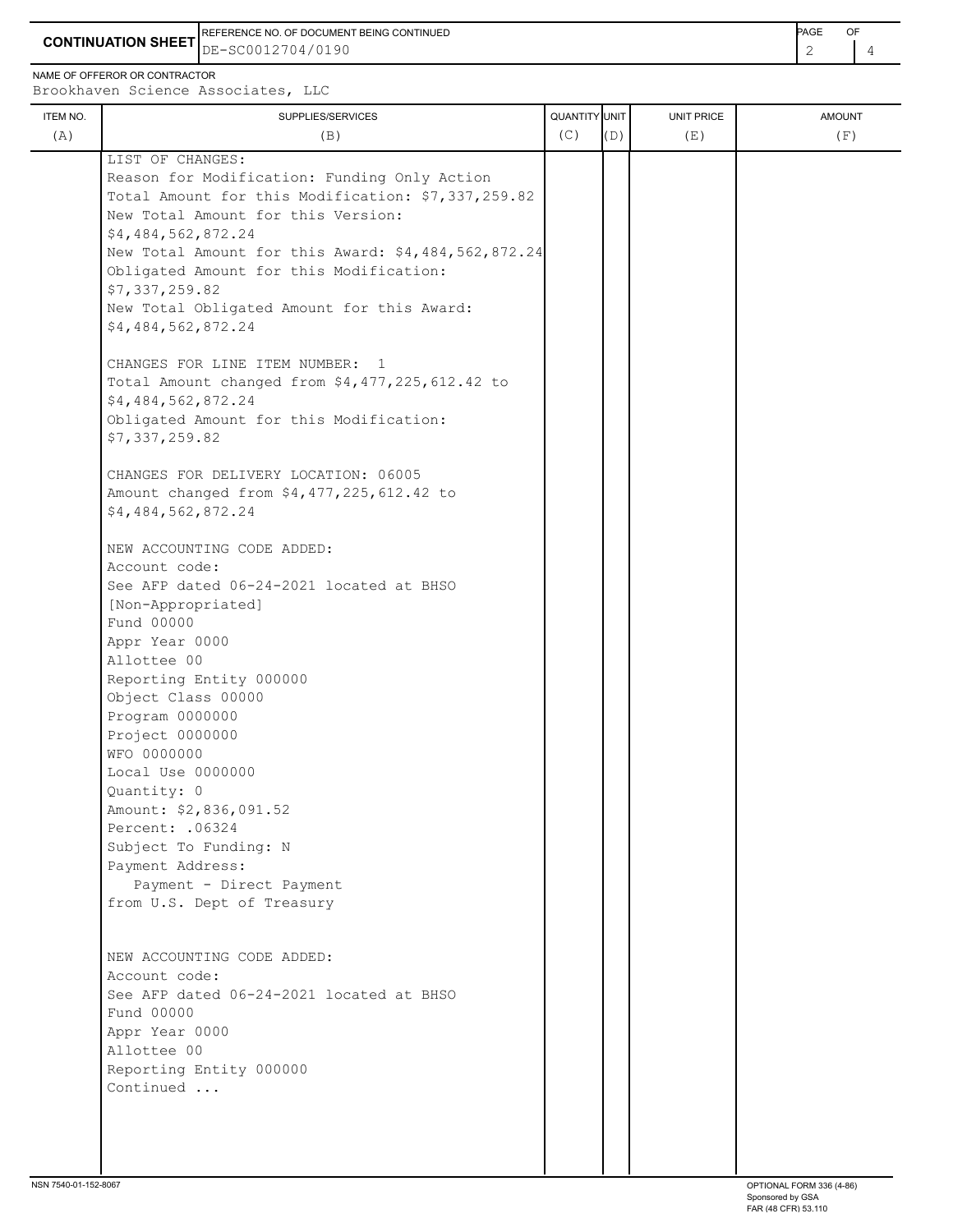**CONTINUATION SHEET** DE-SC0012704/0190 REFERENCE NO. OF DOCUMENT BEING CONTINUED **ACCULATES AND A CONTINUED PAGE OF PAGE** OF

NAME OF OFFEROR OR CONTRACTOR

Local Use 0000000

 Amount: \$503,830.19 Percent: .01123

Subject To Funding: N

Quantity: 0

ITEM NO. SAND UNIT PRICE SUPPLIES/SERVICES AMOUNT AMOUNT AMOUNT AMOUNT AMOUNT AND UNIT PRICE Brookhaven Science Associates, LLC (A)  $(B)$  (B)  $(C)$   $(D)$  (E)  $(E)$  (F) Object Class 00000 Program 0000000 Project 0000000 WFO 0000000

| Payment Address:                              |  |
|-----------------------------------------------|--|
| Payment - Direct Payment                      |  |
| from U.S. Dept of Treasury                    |  |
| NEW ACCOUNTING CODE ADDED:                    |  |
| Account code:                                 |  |
| See AFP dated 06-28-2021 located at BHSO [DOE |  |
| Appropriated]                                 |  |
| Fund 00000                                    |  |
| Appr Year 0000                                |  |
| Allottee 00                                   |  |
| Reporting Entity 000000                       |  |
| Object Class 00000                            |  |
| Program 0000000                               |  |
| Project 0000000<br>WFO 0000000                |  |
| Local Use 0000000                             |  |
| Quantity: 0                                   |  |
| Amount: \$781,000.00                          |  |
| Percent: .01742                               |  |
| Subject To Funding: N                         |  |
| Payment Address:                              |  |
| Payment - Direct Payment                      |  |
| from U.S. Dept of Treasury                    |  |
| NEW ACCOUNTING CODE ADDED:                    |  |
| Account code:                                 |  |
| See AFP dated 06-24-2021 located at BHSO [DOE |  |
| Appropriated]                                 |  |
| Fund 00000                                    |  |
| Appr Year 0000                                |  |
| Allottee 00                                   |  |
| Reporting Entity 000000                       |  |
| Object Class 00000                            |  |
| Program 0000000                               |  |
| Project 0000000                               |  |
| WFO 0000000                                   |  |
| Local Use 0000000<br>Quantity: 0              |  |
| Continued                                     |  |
|                                               |  |